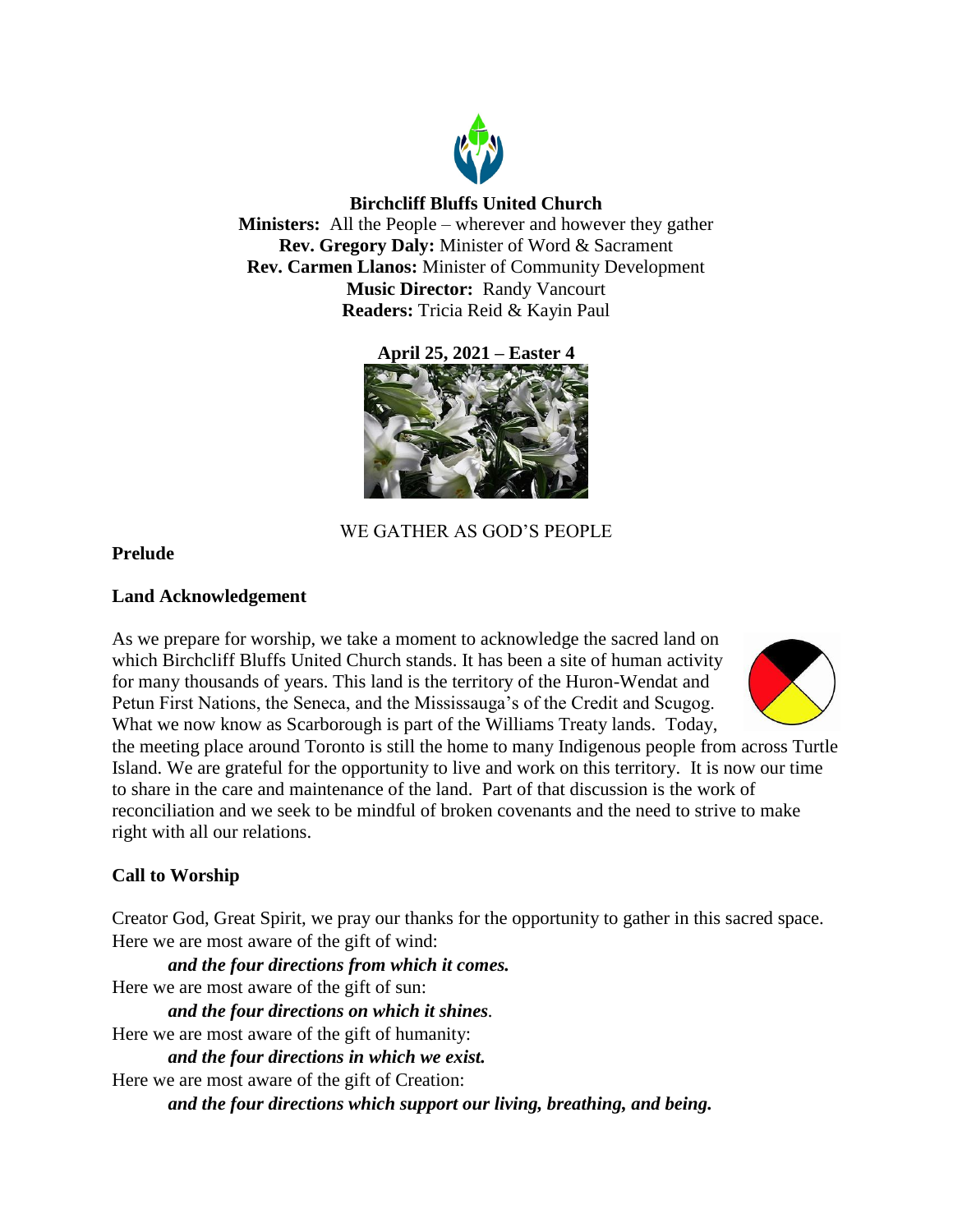This day we acknowledge and give thanks for Indigenous people in Canada, people of many experiences, nations, and understandings, people of the woodlands in the east, of the plains in the centre, of the islands and the coasts in east and west, the Inuit of the ice and tundra in the north, the Métis of the rivers and fields.

*We commit ourselves as settlers to be people of reconciliation in the tradition of Jesus as we worship together in this space.*

**Response God Is Here VU 389** Words: Fred Pratt Green © 1979 Hope Publishing Co. Music: William P. Rowlands

*God is here! As we your people meet to offer praise and prayer, may we find in fuller measure what it is in Christ we share. Here, as in the world around us, all our varied skills and arts wait the coming of the Spirit into open minds and hearts.*

*God of all, of church and kingdom, in an age of change and doubt keep us faithful to the gospel; help us work your purpose out. Here, in this day's dedication, all we have to give, receive; we, who cannot live without you, we adore you! We believe!*

### **Life & Work of the Church**

*Welcome to online worship*

### **Candle Lighting**



**Opening Hymn For The Healing of the Nations VU 678** Words: William Watkins Reid © 1968 Hope Publishing Co. Music: Henry Purcell

> *For the healing of the nations, God, we pray with one accord; for a just and equal sharing of the things that earth affords. To a life of love in action help us rise and pledge our word.*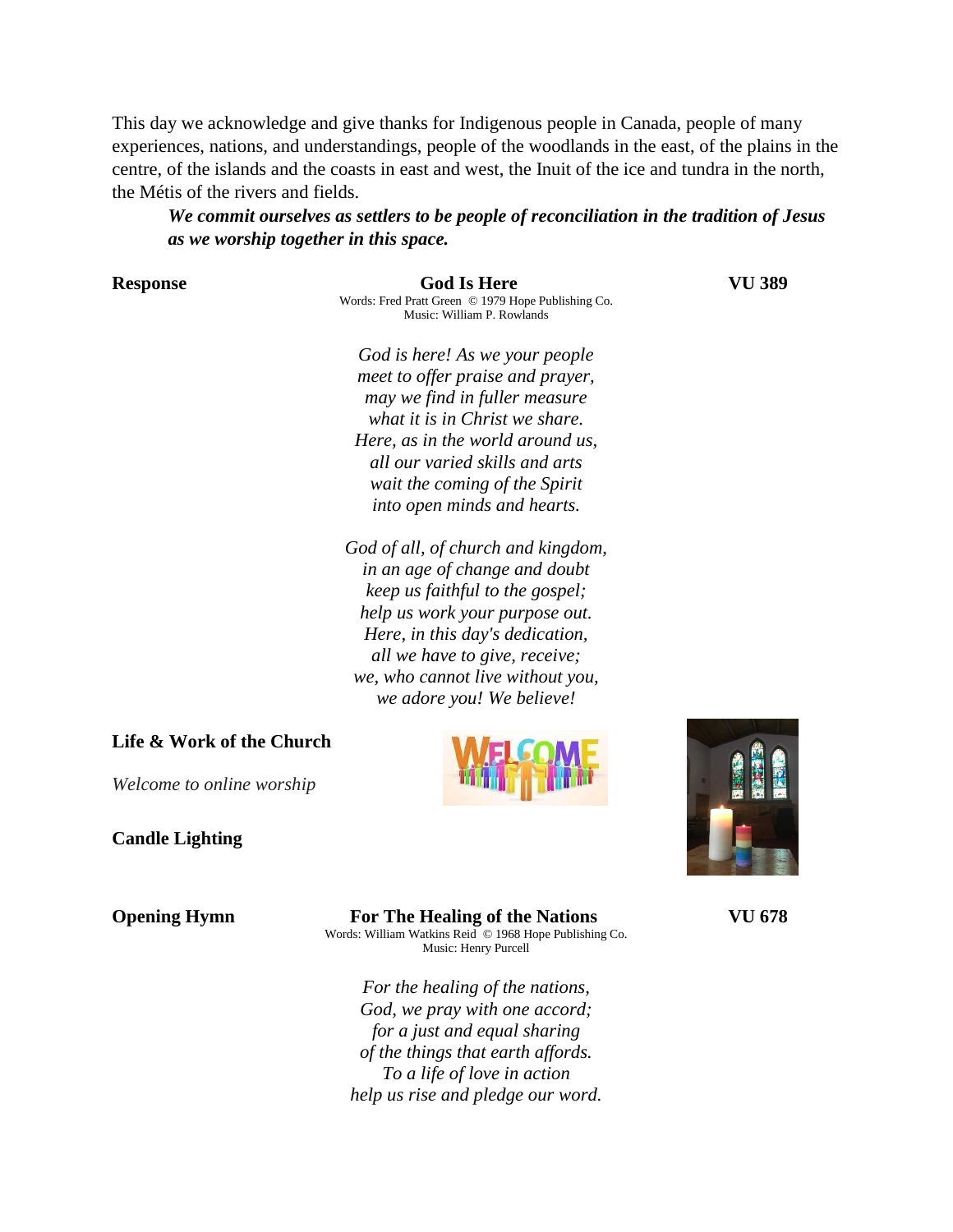*Lead us forward into freedom, from despair your world release; that, redeemed from war and hatred, all may come and go in peace. Show us how through care and goodness fear will die and hope increase.*

*All that kills abundant living, let it from the earth be banned: pride of status, race or schooling, dogmas that obscure your plan. In our common quest for justice may we hallow life's brief span.*

*You, Creator-God, have written your great name on humankind; for our growing in your likeness bring the life of Christ to mind; that, by our response and service, earth its destiny may find.*

# **Prayer for Grace**

*Holy One, Creator of all, seen and unseen, of story and of song, of heartbeat and of tears. You are the God of bodies, souls, voices and all relations; God of all truth and the way of all reconciliation.* 

*Uphold with your love and compassion all who open their lives in the sacred sharing of their stories. Breathe in us the grace to trust in your loving forgiveness, that we may face our histories with courage.* 

*Touch us through the holy gift of story that those who speak and those who listen may behold your own redeeming presence; guide us with holy wisdom to enter through the gates of remorse that our feet may walk gently and firmly on the way of justice and healing. Amen*

### WE LISTEN FOR GOD'S WORD

### **And Now for Something Completely Different**

**The Inconvenient Indian** 

*By Thomas King*

*"History is the stories we tell ourselves about the past and those stories shape how we understand and interact with each other."*

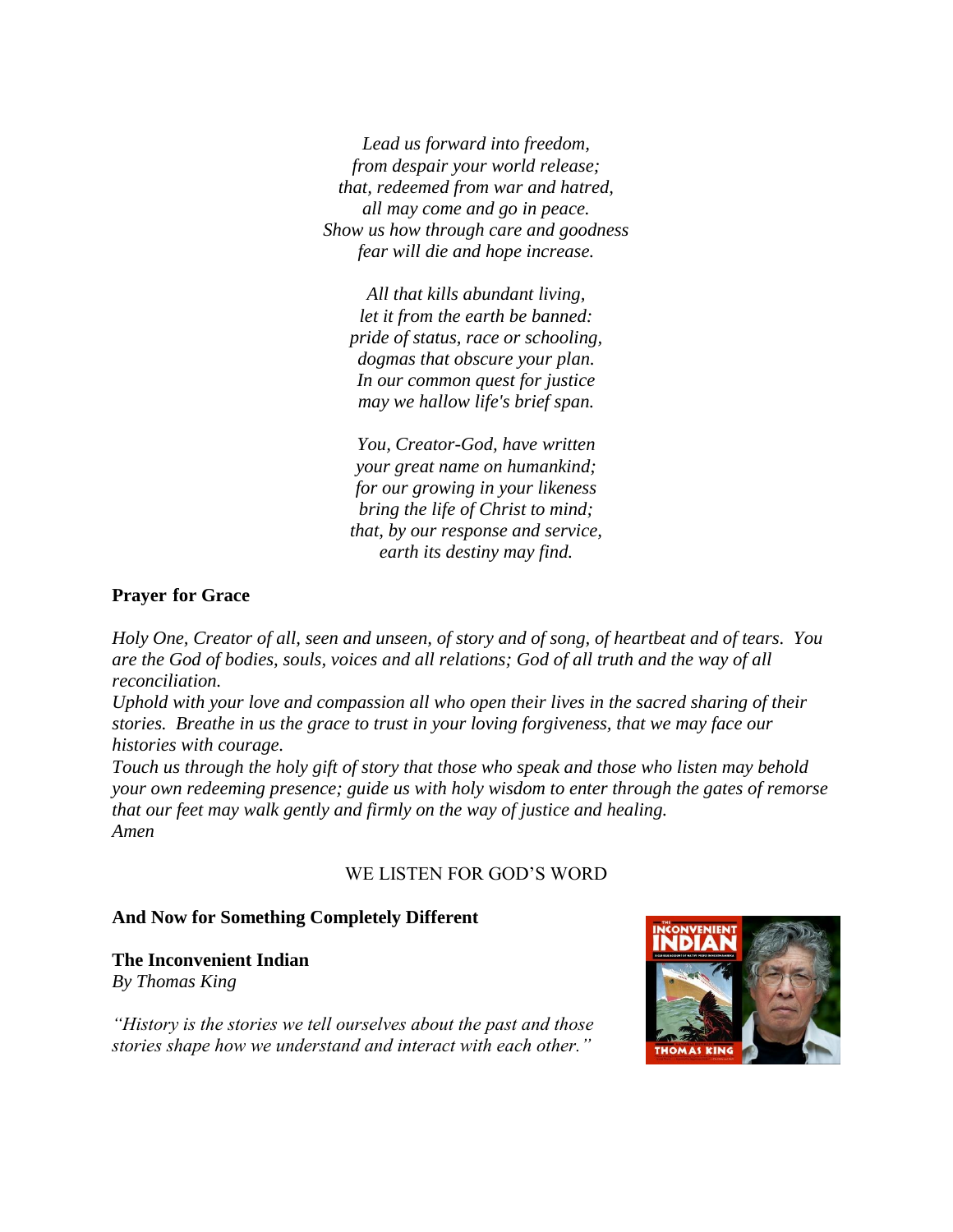*We confess that we do not always see or hear with our hearts. We confess that we do not always act with your justice.* 

*We apologize for the actions of our country and our churches in running Indian Residential Schools. We seek your forgiveness for what has been done. We seek acceptance of our commitment to justice and our desire to walk towards reconciliation. We ask for your grace to heal all of us. Amen.* 

### **Hymn Creator God, You Made This Land**

Words: Keith Pearson © The Uniting Aboriginal and Islander Christian Congress Music: Dmitri Stepanovitch Bortnianski

*Creator God, you made this land and gave to us the gift of life. You wish that we should live as one, but we acknowledge sin and strife. Let justice everywhere be found, Let discord end and love abound.*

*Your covenants of old stand firm, your ways are faithful, right and just. Bind us together in your love to live and work in growing trust. Strengthen those ties which keep us true to serve each other, serving you.*

*Great Spirit in this ancient land, speak in the stillness deep within. Remove all prejudice and fear, give life to all, new hope begin. Then help us gently walk as friends, while on this land your peace descends.*

### **Prayer of Illumination**

*Teach us how to dance to the rhythm of your wisdom; show us how to laugh with the insights of your truth, so that we can live our lives with curiosity and generosity, for each other and for you. Amen.*

**Luke 10:25-37 New Revised Standard Version**

**<sup>25</sup>** Just then a lawyer stood up to test Jesus. "Teacher," he said, "what must I do to inherit eternal life?" **<sup>26</sup>** He said to him, "What is written in the law? What do you read there?" **<sup>27</sup>** He answered, "You shall love the Lord your God with all your heart, and with all your soul, and with all your strength, and with all your mind; and your neighbor as yourself." **<sup>28</sup>** And he said to him, "You have given the right answer; do this, and you will live."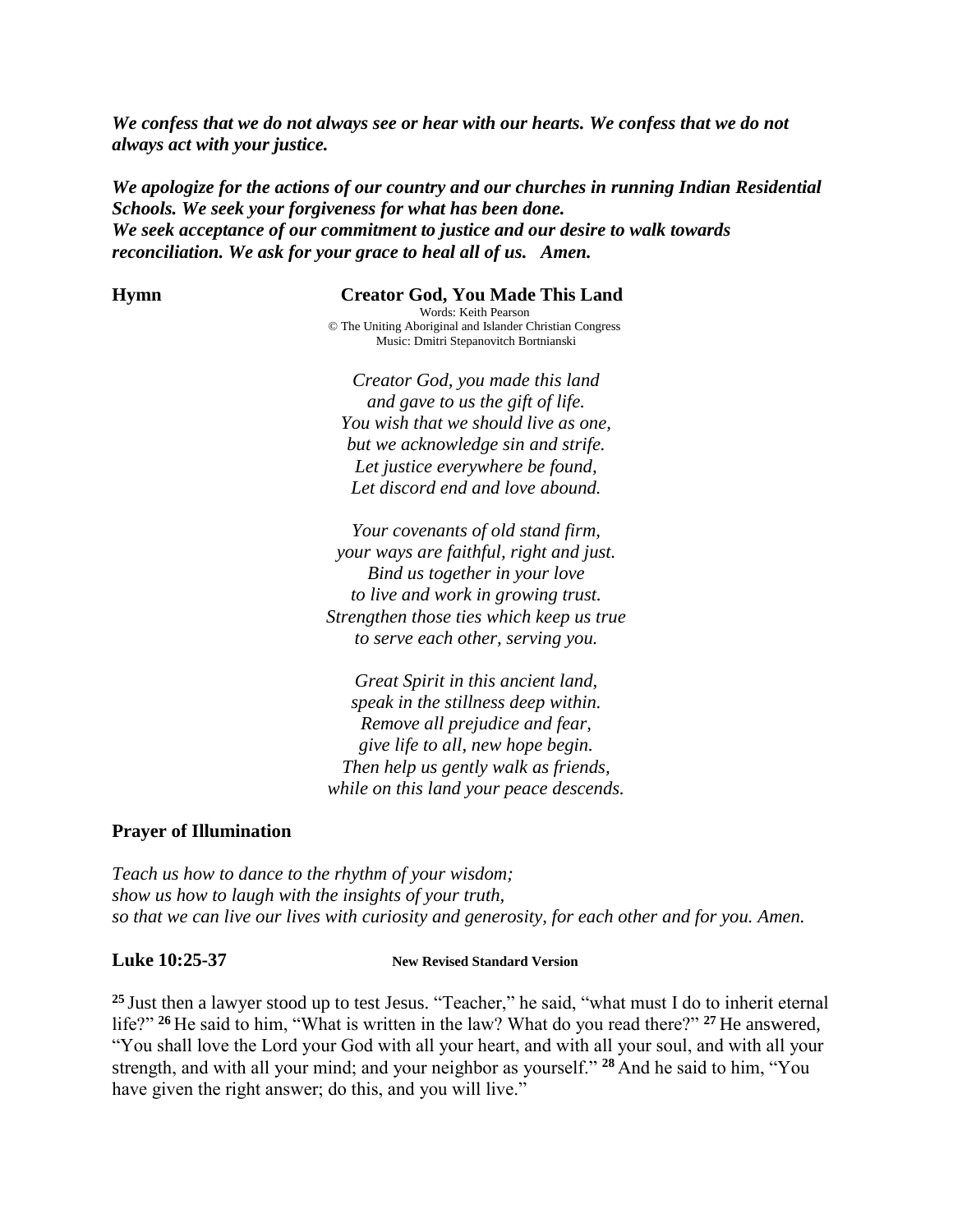**<sup>29</sup>**But wanting to justify himself, he asked Jesus, "And who is my neighbour?" **<sup>30</sup>** Jesus replied, "A person was going down from Jerusalem to Jericho, and fell into the hands of robbers, who stripped them, beat them, and went away, leaving them half dead. **<sup>31</sup>** Now by chance a priest was going down that road; and when he saw the person, he passed by on the other side. **<sup>32</sup>** So likewise a Levite, when he came to the place and saw the person, passed by on the other side. **<sup>33</sup>** But a Samaritan while traveling came near the person; and when he saw them, he was moved with pity. **<sup>34</sup>** He went to the person and bandaged their wounds, having poured oil and wine on them. Then he put the person on his own animal, brought him to an inn, and took care of them. **<sup>35</sup>** The next day he took out two coins, gave them to the innkeeper, and said, 'Take care of this person; and when I come back, I will repay you whatever more you spend.' **<sup>36</sup>** Which of these three, do you think, was a neighbour to the person who fell into the hands of the robbers?" **<sup>37</sup>** He said, "The one who showed him mercy." Jesus said to the lawyer, "Go and do likewise."

# **Romans 8:12-15 The Message (MSG)**

So don't you see that we don't owe this old do-it-yourself life one red cent. There's nothing in it for us, nothing at all. The best thing to do is give it a decent burial and get on with your new life. God's Spirit beckons. There are things to do and places to go! This resurrection life you received from God is not a timid, grave-tending life. It's adventurously expectant, greeting God with a childlike "What's next, Papa?" God's Spirit touches our spirits and confirms who we really are. We know who God is, and we know who we are: God's children.

The words of God for the people of God. *Thanks be to God*

# **Sermon Reflection on Reconciliation**



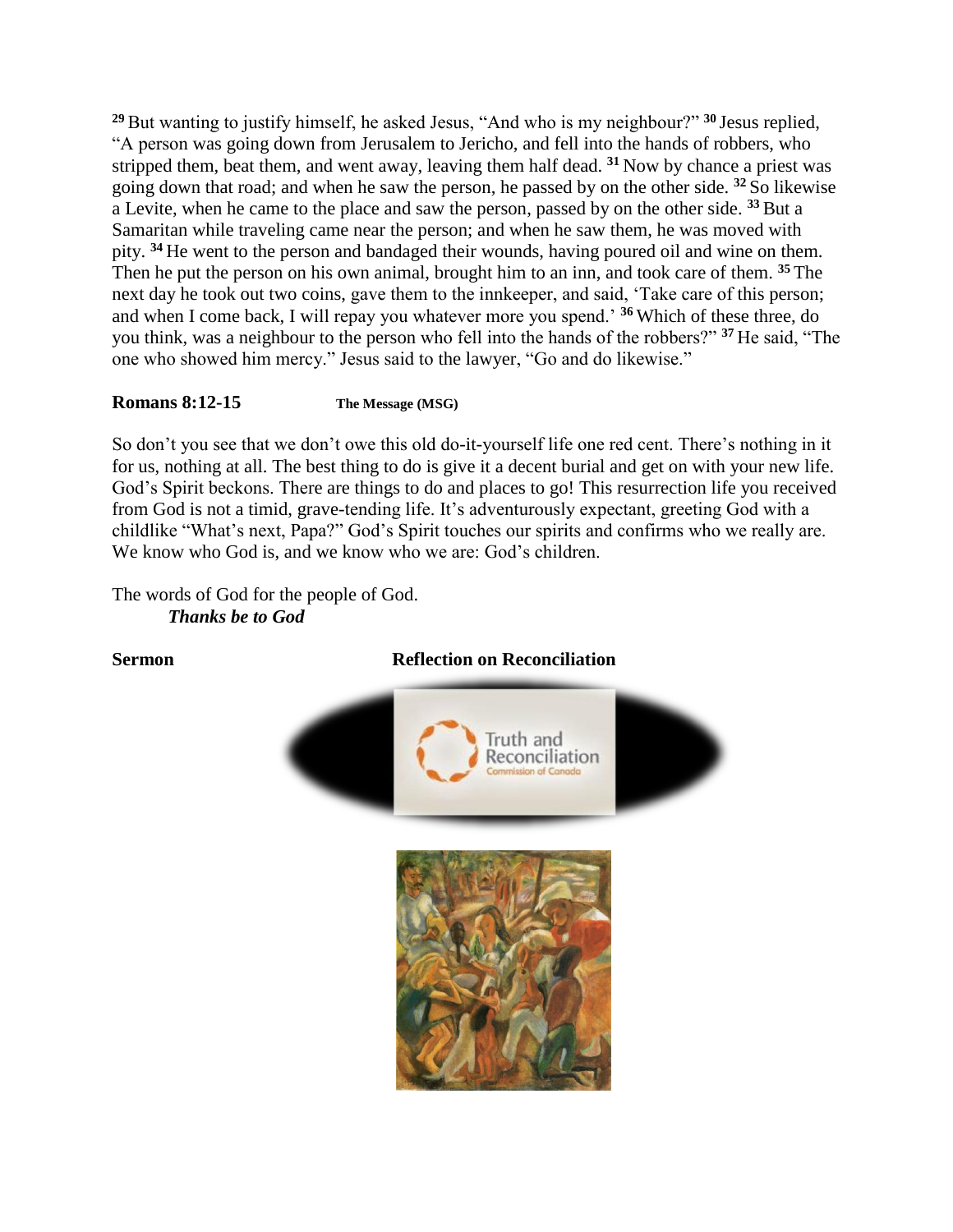# **Hymn As a Fire Is Meant for Burning VU 578**

Words: Ruth Duck Music: Marty Haugen © 1987 G.I.A. Publications, Inc.

*As a fire is meant for burning with a bright and warming flame, so the church is meant for mission, giving glory to God's name. Not to preach our creeds or customs, but to build a bridge of care, we join hands across the nations, finding neighbours everywhere.*

*We are learners; we are teachers; we are pilgrims on the way. We are seekers; we are givers; we are vessels made of clay. By our gentle, loving actions, we would show that Christ is light. In a humble, listening Spirit, we would live to God's delight.*

*As a green bud in the springtime is a sign of life renewed, so may we be signs of oneness mid earth's peoples, many-hued. As a rainbow lights the heavens when a storm is past and gone, may our lives reflect the radiance of God's new and glorious dawn.*

# WE RESPOND TO GOD'S WORD

**Offering** 



### **Prayers of the People**



*Our Father, who art in heaven, hallowed be thy name; thy kingdom come; thy will be done; on earth as it is in heaven. Give us this day our daily bread. And forgive us our trespasses, as we forgive those who trespass against us. And lead us not into temptation; but deliver us from evil. For thine is the kingdom, the power, and the glory for ever and ever.*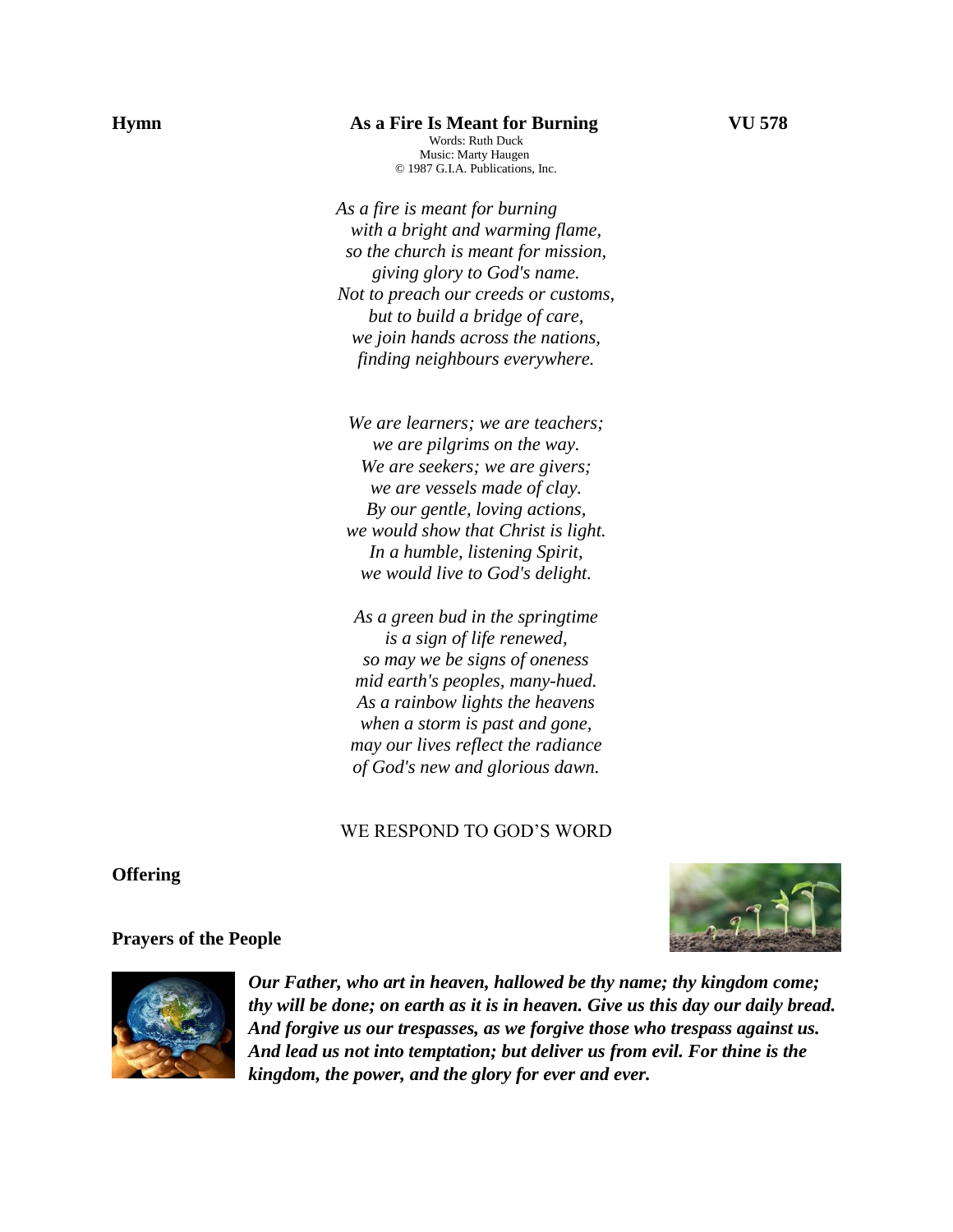## BLESSING AND SENDING FORTH

**Closing Hymn Go Forth for God VU 418** Words: J.R. Peacey © 1984 Hope Publishing Company Music: Genevan Psalter

> Go forth for God, go to the world in peace; be of good courage, armed with heavenly grace, in God's good Spirit daily to increase, till in the kingdom we see face to face. Go forth for God, go to the world in peace.

Go forth for God, go to the world in love; strengthen the faint, give courage to the weak; help the afflicted; richly from above God's love supplies the grace and power we seek. Go forth for God, go to the world in love.

Go forth for God, go to the world in strength; hold fast the good, be urgent for the right; render to no one evil; Christ at length shall overcome all darkness with his light. Go forth for God, go to the world in strength.

Go forth for God, go to the world in joy, to serve God's people every day and hour, and serving Christ, our every gift employ, rejoicing in the Holy Spirit's power. Go forth for God, go to the world in joy.

**Benediction & Commissioning**



**Postlude**

Permission to reproduce lyrics and podcast/stream the music in this service obtained from ONE LICENSE, with license #A-737645. All Rights Reserved.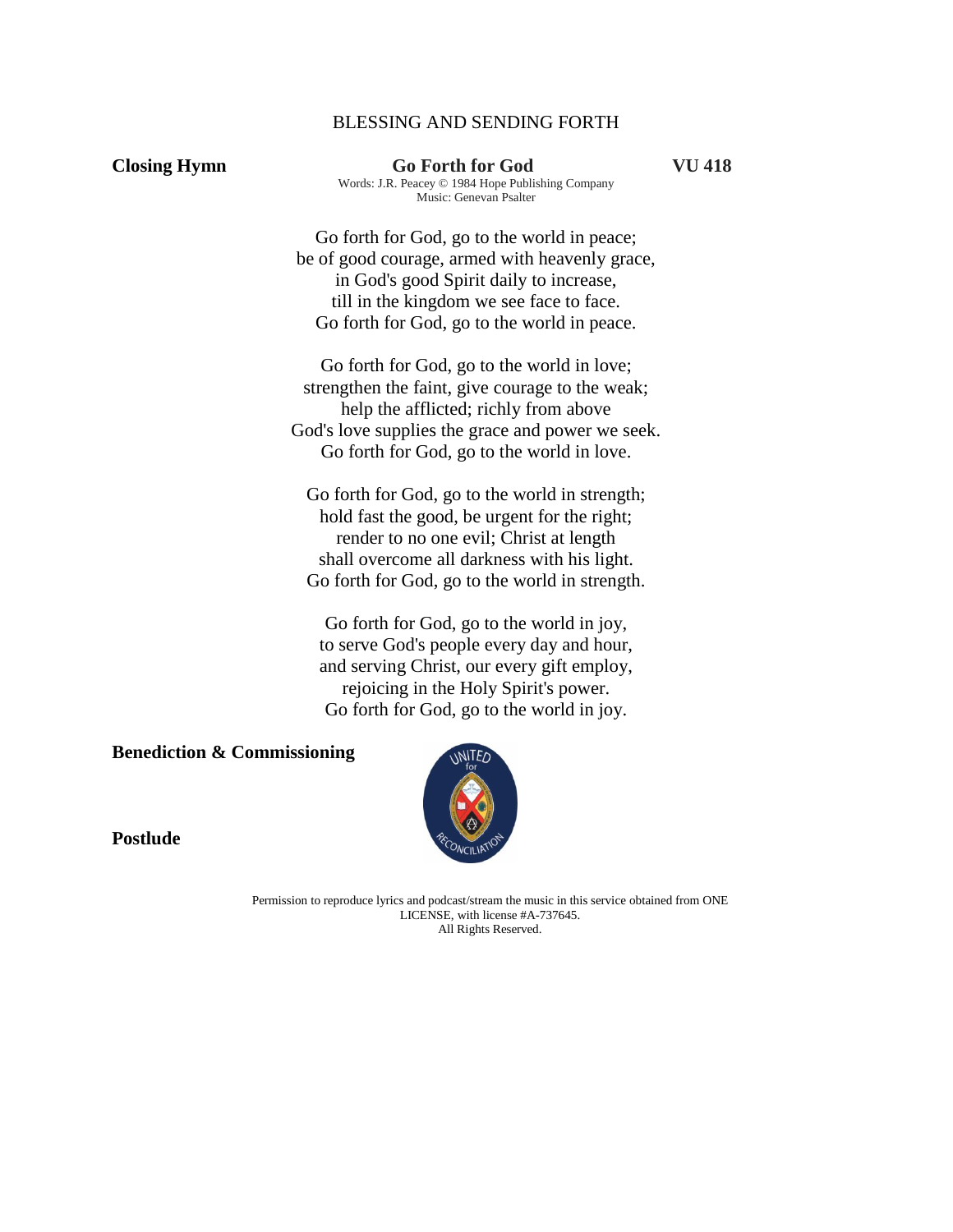# **Other Resources for Today**

Truth and Reconciliation Commission: [Truth and Reconciliation Commission of Canada \(TRC\)](http://www.trc.ca/)

Calls to Action: Calls to Action English2.pdf (trc.ca)

### Calls to Action that speak to faith communities: # 29, 46, 48, 49, 58, 59, 60, 61, 73, 74, 75, 76, 81, 82.

### Notable is Call 46:

*We call upon the parties to the Indian Residential Schools Settlement Agreement to develop and sign a Covenant of Reconciliation that would identify principles for working collaboratively to advance reconciliation in Canadian society, and that would include, but not be limited to:*

*i. Reaffirmation of the parties' commitment to reconciliation.*

*ii. Repudiation of concepts used to justify European sovereignty over Indigenous lands and peoples, such as the Doctrine of Discovery and* terra nullius, *and the reformation of laws, governance structures, and policies within their respective institutions that continue to rely on such concepts.*

*iii. Full adoption and implementation of the United Nations Declaration on the Rights of Indigenous Peoples as the framework for reconciliation.*

*iv. Support for the renewal or establishment of Treaty relationships based on principles of mutual recognition, mutual respect, and shared responsibility for maintaining those relationships into the future.*

*v. Enabling those excluded from the Settlement Agreement to sign onto the Covenant of Reconciliation.*

*vi. Enabling additional parties to sign onto the Covenant of Reconciliation.*

United Church of Canada Reconciliation Resources:

[Reconciliation and Indigenous Justice | The United Church of Canada \(united-church.ca\)](https://united-church.ca/social-action/justice-initiatives/reconciliation-and-indigenous-justice)

Recent actions of the National Indigenous Council of the United Church of Canada [More Consultation Needed in Bill C-15 Implementation | The United Church of Canada \(united](https://united-church.ca/news/more-consultation-needed-bill-c-15-implementation?goal=0_53a49c9e28-ff9511a48b-188592421&mc_cid=ff9511a48b&mc_eid=b2f7f266bd)[church.ca\)](https://united-church.ca/news/more-consultation-needed-bill-c-15-implementation?goal=0_53a49c9e28-ff9511a48b-188592421&mc_cid=ff9511a48b&mc_eid=b2f7f266bd)

In the news:

[Nova Scotia Lobster Dispute Shows Racism Rooted In Canadian Fishing Industry | HuffPost Canada](https://www.huffingtonpost.ca/entry/nova-scotia-lobster-dispute_ca_5f6b5cb7c5b6189caefabc48)  [Politics \(huffingtonpost.ca\)](https://www.huffingtonpost.ca/entry/nova-scotia-lobster-dispute_ca_5f6b5cb7c5b6189caefabc48)

Livelihood or profit? Why an old fight over Indigenous fishing rights is heating up again in Nova Scotia | [CBC News](https://www.cbc.ca/news/canada/mi-kmaw-sipekne-katik-self-regulated-fishery-nova-scotia-1.5734646)

[Lobster catch destroyed, vehicle burned as tension rises over Indigenous fishery in N.S. | CTV News](https://atlantic.ctvnews.ca/lobster-catch-destroyed-vehicle-burned-as-tension-rises-over-indigenous-fishery-in-n-s-1.5144540)

### Reflection Image

*The Good Samaritan (Persons in Cuba)* 1917 by Julius Mordecai Pincas (known as **Pascin**). Bulgarian Artist (1885-1930) found in the Hokkaidō Prefectural Museum of Modern Art. Pascin was educated in Vienna and Munich, and is best known as a Parisian painter of the Montparnasse tradition.